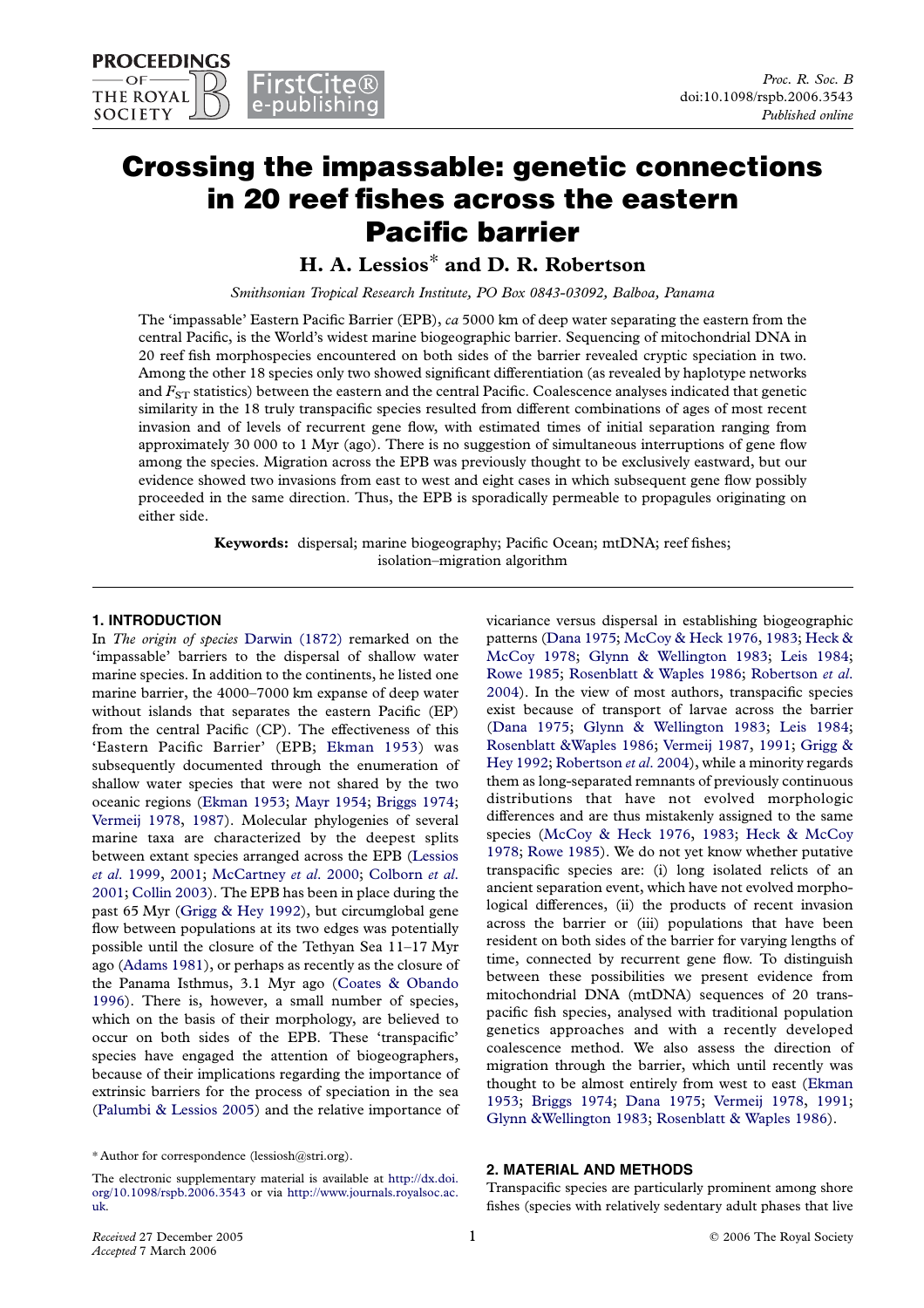along the shoreline), in which 95 species (roughly 18% of all tropical EP reef fishes) are thought to have resident, locally breeding, populations on both sides of the EPB ([Robertson](#page-7-0) et al. [2004\)](#page-7-0). We studied 20 such tropical species ([table](#page-2-0) 1). We collected 5–25 individuals (mean sample size 15.65) per species in the EP and  $6-25$  (mean sample size 16.15) in the CP. All but three species were collected from more than one locality in each region (see figure 1 in electronic supplementary material). Genomic DNA was extracted from each individual, and an 842 bp fragment of the ATPase8 and ATPase6 gene regions of mitochondrial DNA was amplified and sequenced. Details of the methods are provided in the electronic supplementary material.

Program TCS v. 1.18 ([Clement](#page-6-0) et al. 2000) was used for the construction of statistical parsimony [\(Templeton](#page-7-0) et al. [1992](#page-7-0)) networks with the confidence of connection limits set at 95%. Program ARLEQUIN v. 2.0 [\(Schneider](#page-7-0) et al. 2000) was used for calculations of analysis of molecular variance ([Excoffier](#page-7-0) *et al.* 1992) and  $F_{ST}$  statistics. To generate the null distributions for assessing the significance of the  $F_{ST}$ values, 10 000 permutations of haplotypes between populations were used.

To distinguish recent population splitting from recurrent gene flow and to determine direction of gene flow, we employed Bayesian estimation, based on coalescence, according to the procedure developed by Nielsen & [Wakeley](#page-7-0) (2001) and by Hay & [Nielsen](#page-7-0) (2004). The method uses gene genealogies to estimate effective population size of ancestral and daughter populations, the time since their initial separation (i.e. the time since vicariance or the last massive invasion) and the migration rate in each direction. We used Program IM (Hay & [Nielsen](#page-7-0) 2004) to estimate the times of separation  $t$  (number of generations, scaled by mutation rate,  $\mu$ ) between EP and CP populations,  $\theta = 2N_e\mu$  (where  $N_e$ is the effective population size of the ancestral and the two daughter populations, each estimated separately) and the scaled migration rate  $m=m/\mu$  (where m is the proportion of migrants arriving into a population per generation) in each direction. As coalescence estimations assume that each population is effectively panmictic, we pooled samples of the same species from different localities within a region only if  $F_{ST}$ statistics (table 1 in electronic supplementary material) under the island model indicated that they exchanged more than one female per generation (if  $F_{ST}$  values were less than 0.33 or if they were not significant). Populations with more restricted intra-regional gene flow were compared separately to those on the other side of the barrier. Analyses were implemented assuming that base substitution followed the [Hasegawa](#page-7-0) et al. [\(1985\)](#page-7-0) model. Details of the IM runs and of the methods used to estimate whether differences between parameter estimates were statistically significant are presented in the electronic supplementary material. As IM makes a number of simplifying assumptions regarding population history and as our data consist of a single locus, we regard the results of this procedure as hypotheses to be further tested with additional data.

From the results of IM, twice the number of females moving through the barrier per generation  $(M)$  was calculated as  $M=2N_{\rm e}m_{\rm f}=\theta m/2$  (where  $m_{\rm f}$  is the female migration rate). The time since separation was converted from number of generations scaled by mutation rate to number of years using a mutation rate estimate of the sequenced fragment from six other fish genera, with speciespairs, the members of which were likely to have been separated by the closure of the Isthmus of Panama (see table 2 in electronic supplementary material), 3.1 Myr ago (Coates & [Obando](#page-6-0) 1996). These transisthmian genera were selected on the basis of their similar amounts of divergence in cytochrome oxidase I, as determined by [Bermingham](#page-6-0) et al. [\(1997\)](#page-6-0). ATPase8 and -6 were amplified and sequenced from a minimum of two individuals per species on each side of the isthmus, with the methods described above, then the divergence in six species pairs was averaged to obtain a rate of  $1.3 \times 10^{-8}$  substitutions per site per year or a substitution rate per branch for the entire fragment of  $5.49 \times 10^{-6}$ substitutions per year (see electronic supplementary material).

### 3. RESULTS AND DISCUSSION

## (a) Relationships between eastern and central Pacific haplotypes

Statistical parsimony networks of haplotypes showed that in 18 out of the 20 transpacific species, haplotypes of EP and CP populations were either shared, or separated by only a few mutations [\(figure](#page-3-0) 1). Thus, in 18 cases genetic evidence supports the current taxonomy by indicating that populations on the two sides of the EPB have recently exchanged genes and thus belong to the same species. There are, however, two exceptions: (i) the pipefish Doryrhamphus excisus shows an extreme degree of divergence not only between individuals from the two sides of the EPB, but also from each locality in the CP. Haplotypes from Midway, Marquesas, Kiritimati and the EP (see figure 1 in electronic supplementary material for locations) could not be joined at the 95% confidence limit and each formed its own network (with one haplotype in Kiritimati being on a separate network). The five clades identified by statistical parsimony are very different from each other (average Kimura two-parameter distance  $K_2=8.01\%$ , with the EP clade being only slightly more divergent from the CP clades (mean  $K_2$ =8.33%) than the CP clades are from each other (mean  $K_2$ =7.79%). These large genetic distances are consistent with the limited dispersal potential and high levels of local endemism typically found among Indo-Pacific syngnathid fishes [\(Dawson](#page-7-0) 1985). (ii) In the hawkfish Cirrhitichthys oxycephalus the haplotypes are joined in a single network. However, EP and CP haplotypes form different clades, separated by six mutations from each other  $(K_2 = 1.22\%)$ . Thus, eastern and central Pacific mtDNA sequences of both D. excisus and of C. oxycephalus have sorted out into separate evolutionary units, suggesting that representatives from the two regions are relicts of an old separation with no subsequent gene flow and are thus best recognized as separate species or subspecies.

A third case of genetic isolation across the EPB, which partly reflects accepted taxonomy, is indicated by the parsimony networks of the surgeon fish Acanthurus triostegus [\(figure](#page-3-0) 1). This species contains three morphologically [\(Randall](#page-7-0) 1956) and electrophoretically [\(Planes](#page-7-0) & [Fauvelot](#page-7-0) 2002) distinguished subspecies, Acanthurus triostegus sandvicensis from Hawaii and Johnston Atoll, Acanthurus triostegus marquesensis from the Marquesas and Acanthurus triostegus triostegus from the rest of the Indo-Pacific. There are no fixed mtDNA differences between the Marquesas, Kiritimati and EP populations, but A. triostegus sandvicensis from Hawaii and Johnston Atoll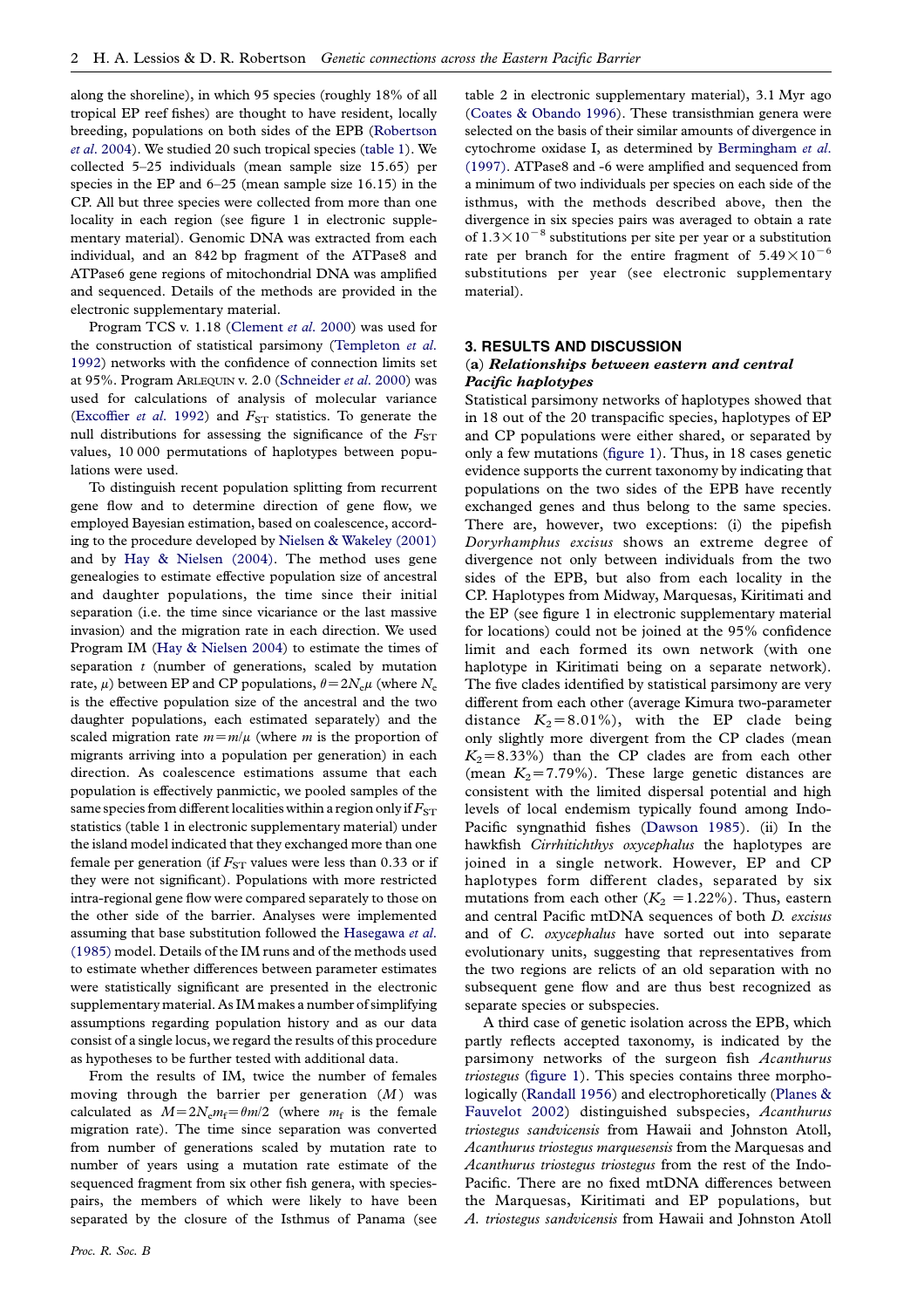<span id="page-2-0"></span>

| ਰ<br>≗                                                                                                  | mulation ner                                                                                 |                                                              |
|---------------------------------------------------------------------------------------------------------|----------------------------------------------------------------------------------------------|--------------------------------------------------------------|
|                                                                                                         | - awaii and Iohnston Atoll. Only one populari-                                               |                                                              |
|                                                                                                         | ostegus sandvincensis trom Hawai                                                             |                                                              |
| comparing variation within and between the eastern $(EP)$ and the central Pacific $(CP)$ and nucleotide | $18$ OI $A$ . <i>triostes</i>                                                                | e diversity is based on the Kimura-2 parameter model         |
|                                                                                                         | ממידה ונממים<br><b>Thomas Critical</b>                                                       |                                                              |
|                                                                                                         | each region. (Values in parentheses in <i>Acamburus triostegus</i> are from calculations the | r Nundent                                                    |
| Table 1. Analysis of molecular variance (AMOVA; Excoffier et al. 1992), co                              |                                                                                              | region was sampled in Scarus ghobban and in Sectator ocyurus |
|                                                                                                         |                                                                                              |                                                              |
|                                                                                                         |                                                                                              |                                                              |

|         |                              | percentage variation  |                        |                 |                                |                | nucleotide diversity |              |
|---------|------------------------------|-----------------------|------------------------|-----------------|--------------------------------|----------------|----------------------|--------------|
| species |                              | populations<br>within | populations<br>between | between regions | $\Phi_{CT}$ between<br>regions | Þ              | Ê                    | <sub>c</sub> |
|         | Acanthurus nigricans         | 48.98                 | 86.14                  | $-35.12$        | $-0.351$                       | 0.206          | 0.003                | 0.003        |
|         | Acanthurus triostegus        | 62.32 (18.22)         | 2.13 (50.99)           | 35.55 (30.79)   | 0.355(0.308)                   | 0.067(0.018)   | 0.002                | 0.018(0.020) |
|         | Arothron meleagris           | 63.12                 | 2.33                   | 34.56           | 0.346                          |                |                      | 0.001        |
|         | Calotomus carolinus          | 99.60                 | $-0.40$                | 0.80            | 0.008                          | 0.066<br>0.267 | 0.001                | 0.003        |
|         | Cantherhinus dumerilii       | 95.11                 | 22.85                  | $-17.97$        | $-0.180$                       | 0.314          | 0.000                | 0.001        |
|         | Cirrhitichthys oxycephalus   | 29.35                 | 34.21                  | 36.44           | 0.364                          | 0.000          | 0.007                | 0.004        |
|         | Ctenochaetus marginatus      | 95.29                 | 2.53                   | 2.17            | 0.022                          | 0.341          | 0.002                | 0.002        |
|         | Diodon holocanthus           | 55.94                 | 1.69                   | 42.37           | 0.424                          | 0.202          |                      | 0.002        |
|         | Doryrhamphus excisus         | 7.40                  | 43.65                  | 48.49           | 0.489                          | 0.034          | $0.003$<br>$0.010$   | 0.059        |
|         | Forcipiger flavissimus       | 103.82                | 1.69                   | $-5.52$         | $-0.055$                       | 0.859          | 0.000                | 0.001        |
|         | Heteropriacanthus cruentatus | 74.60                 | 1.08                   | 24.32           | 0.243                          | 0.009          | 0.003                | 0.003        |
|         | Mulloidichthys vanicolensis  | 86.11                 | 13.84                  | 0.05            | 0.000                          | 0.479          | 0.002                | 0.004        |
|         | Myripristis berndti          | 84.27                 | 13.21                  | 2.52            | 0.025                          | 0.198          | 0.004                | 0.004        |
|         | Novaculichthys taeniourus    | 83.69                 | 4.34                   | 11.97           | 0.120                          | 0.094          | 0.002                | 0.001        |
|         | Ostracion meleagris          | 83.53                 | 5.98                   | 10.49           | 0.105                          | 0.081          | 0.002                | 0.003        |
|         | Scarus ghobban               |                       |                        |                 | 0.169                          | 0.055          | 0.003                | 0.002        |
|         | Scarus rubroviolaceus        | 87.46                 | 23.37                  | 10.83           | $-0.108$                       | 0.824          | 0.002                | 0.002        |
|         | Sectator ocyurus             |                       |                        |                 | 0.120                          | 0.027          |                      | 0.003        |
|         | Stethojulis bandanensis      | 71.42                 | 47.30                  | $-18.72$        | $-0.187$                       | 0.256          | 0.001                | 0.002        |
|         | Zanclus cornutus             | 103.62                | $-11.71$               | 8.10            | 0.081                          | 0.095          | 0.002                | 0.003        |
|         |                              |                       |                        |                 |                                |                |                      |              |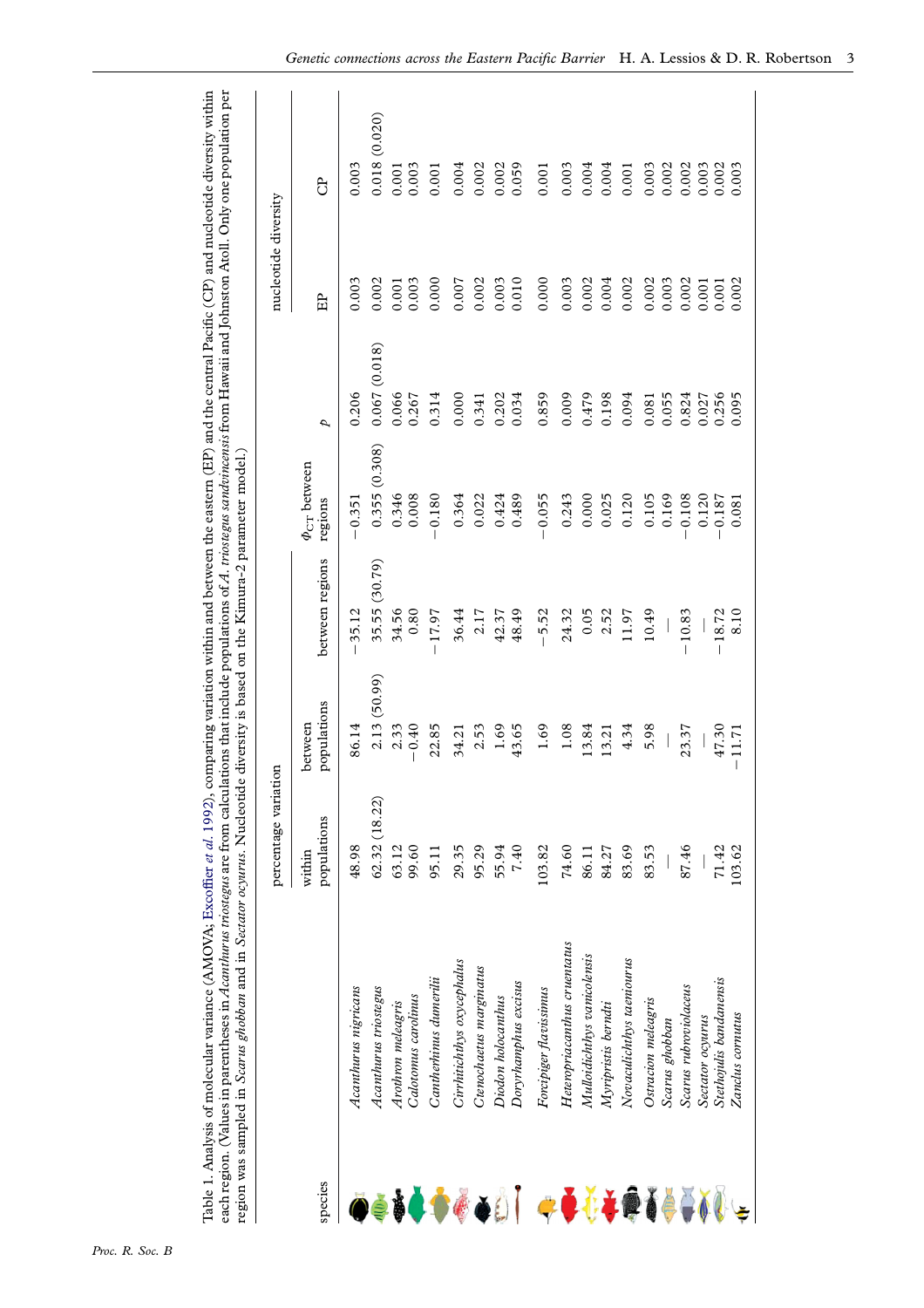<span id="page-3-0"></span>

Figure 1. Statistical parsimony [\(Templeton](#page-7-0) et al. 1992) networks of haplotypes of the 20 species in this study. Area of each shape within each network is proportional to the number of individuals bearing a haplotype, blue shapes indicate haplotypes found in the eastern Pacific, red shapes haplotypes found in the central Pacific. Ancestral haplotypes as determined by outgroup weight (Castelloe & [Templeton](#page-6-0) 1994) are depicted as parallelograms, hypothetical haplotypes as small empty ellipses.

is genetically so distinct from all other populations  $(K_2=3.26\%)$ , that it cannot be joined in the same network at the 95% confidence level. Thus, A. triostegus at Hawaii and Johnston Atoll are isolated not only from the EP, but also from the rest of the CP.

### (b) Genetic divergence

Analysis of molecular variance (AMOVA), which treated populations from each side of the barrier as coming from a separate region, showed that, except for *D. excisus*,

C. oxycephalus and A. triostegus sandvicensis, all species showed variation between regions that was smaller than variation within populations ([table](#page-2-0) 1). Among the 18 truly transpacific species, inter-regional differentiation ( $\Phi$ <sub>CT</sub> values) was significant only in the glasseye Heteropriacanthus cruentatus and the sea-chub Sectator ocyurus. Thus, genetic differentiation across the EPB is generally no larger than differentiation within a single locality. Isozyme comparisons ([Rosenblatt](#page-7-0) & Waples 1986) had also found that genetic differences between Hawaiian and EP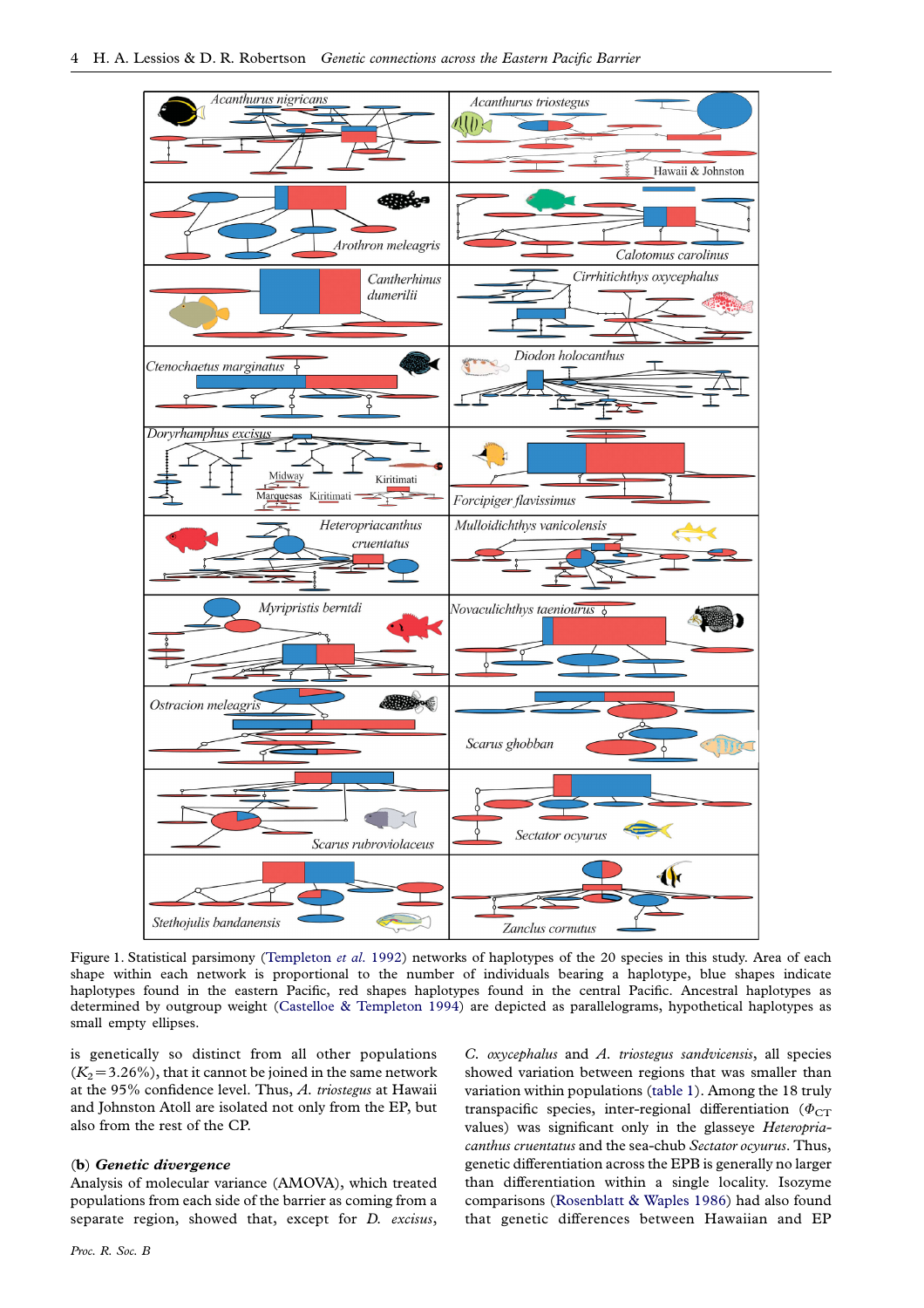<span id="page-4-0"></span>Table 2. Times since separation between eastern Pacific (EP) and central Pacific (CP) populations of each species and numbers of females crossing the barrier per generation after separation in each direction  $(2N_{\text{eff}}m_{\text{f}})$ . (Estimates for each parameter were those with maximum Bayesian posterior probabilities, based on the coalescent (Nielsen & Wakeley 2001; Hay & Nielsen 2004). Samples from the same side of the East Pacific Barrier were separately compared to those of the other side when  $F_{ST}$ comparisons indicated intraregional restrictions in gene flow.  $*$ : significantly different from 0 at  $p > 0.05$ . Bold: value of  $m = m/\mu$ (where *m* is the migration rate and  $\mu$  is the mutation rate) larger than *m* in the opposite direction at  $p > 0.05$  (see table 3 in electronic supplementary material). Italics: value of  $\theta = 2\mu N_{\rm ef}$  (where  $N_{\rm ef}$  is the effective population size) in a region significantly larger then  $\theta$  in the other region. NC: estimates not possible, because posterior probability curves were flat. Inequalities: posterior probability densities of either m or  $\theta$  rise to a plateau, so that all estimates larger than the shown value have the same approximate likelihood. Migration values equal to zero were given as priors, because in these comparisons no haplotypes are shared between regions.)

|                               |                                            |                                                         | time (thousands of<br>years) | $2N_{\text{eff}}m_{\text{f}}$ |                       |
|-------------------------------|--------------------------------------------|---------------------------------------------------------|------------------------------|-------------------------------|-----------------------|
| species                       | comparison                                 |                                                         |                              | EP to CP                      | $CP$ to $EP$          |
|                               | Acanthurus nigricans                       | all CP versus all EP                                    | $78.9*$                      | NC                            | NC                    |
|                               | Acanthurus triostegus                      | Marquesas + Kiritimati versus all EP                    | $585.1*$                     | 17.048                        | 0.030                 |
|                               | Acanthurus triostegus                      | Hawaii + Johnston versus all EP                         | 2127.9*                      | $\Omega$                      | $\Omega$              |
|                               | Arothron meleagris<br>Calotomus carolinus  | all CP versus all EP<br>all CP versus all EP            | $68.3*$<br>$141.3*$          | 34.907<br>NC                  | 0.005<br>NC           |
|                               | Cantherhinus dumerilii                     | all CP versus all EP                                    | $61.1*$                      | >12.563                       | 0.001                 |
|                               | Cirrhitichthys oxycephalus                 | mean of 2 pairwise comparisons                          | $746.8*$                     | $\mathbf{0}$                  | $\mathbf{0}$          |
|                               | Ctenochaetus marginatus                    | all CP versus all EP                                    | $117.8*$                     | NC                            | NC                    |
|                               | Diodon holocanthus<br>Doryrhamphus excisus | all CP versus all EP<br>mean of 13 pairwise comparisons | $136.7*$<br>5322.8*          | 0.011<br>$\mathbf{0}$         | 0.975<br>$\mathbf{0}$ |
|                               | Forcipiger flavissimus                     | all CP versus all EP                                    | $46.5*$                      | 70.893                        | 0.011                 |
|                               | Heteropriacanthus cruentatus               | all CP versus all EP                                    | $207.3*$                     | 0.179                         | 0.058                 |
|                               | Mulloidichthys vanicolensis                | all CP versus all EP                                    | $194.1*$                     | >1420.225                     | 0.025                 |
|                               | Myripristis berndti                        | all CP versus all EP                                    | 1087.6*                      | 493.992                       | 0.019                 |
| 自意会                           | Novaculichthys taeniourus                  | all CP versus all EP                                    | $113.4*$                     | 0.024                         | 0.024                 |
|                               | Ostracion meleagris                        | Marquesas + Kiritimati versus all EP                    | NC                           | >37.599                       | 0.047                 |
|                               | Ostracion meleagris                        | Hawaii versus all EP                                    | 45.6                         | 0.023                         | 3.006                 |
| <b>THE T</b>                  | Scarus ghobban                             | all CP versus all EP                                    | $308.9*$                     | 0.004                         | 0.093                 |
| IX                            | Scarus rubroviolaceus                      | Marquesas + Hawaii versus all EP                        | $30.1*$                      | 0.017                         | 0.014                 |
| $\langle 0   0   0   \rangle$ | Scarus rubroviolaceus                      | Kiritimati versus all EP                                | $59.9*$                      | NC                            | NC                    |
|                               | Sectator ocyurus                           | all CP versus all EP                                    | $57.4*$                      | NC                            | 0.059                 |
|                               | Stethojulis bandanensis                    | all CP versus Is. Coco                                  | $115.7*$                     | 0.125                         | 0.036                 |
|                               | Stethojulis bandanensis                    | all CP versus Panama                                    | 154.9*                       | >36.856                       | 0.003                 |
|                               | Stethojulis bandanensis                    | all CP versus Clipperton                                | NC                           | NC                            | 0.024                 |
| $\ddot{\bullet}$              | Zanclus cornutus                           | all CP versus all EP                                    | $185.4*$                     | 120.791                       | 0.023                 |

populations of 11 transpacific shore fishes (including three considered here) were small.

# (c) Recent separation versus recurrent gene flow

AMOVA cannot distinguish whether genetic similarity is due to recent separation or to recurrent gene flow after initial separation. Nor can it determine the direction of gene flow. To answer these questions we turned to the coalescence procedure of Nielsen & [Wakeley](#page-7-0) (2001) and Hay & [Nielsen](#page-7-0) (2004). Bayesian estimation of gene flow and time since separation indicated that the close genetic similarity between EP and CP populations was due to different processes in different species (table 2). Estimated time of initial separation in the 18 truly transpacific species ranged from roughly 30 000 to 1 Myr (ago), with no suggestion of simultaneous interruptions of gene flow among the species. Recent (less than  $2 \times 10^5$  years ago) separations of EP and CP populations were estimated to have occurred at various times in 14 species (the surgeon fishes Acanthurus

nigricans and Ctenochaetus marginatus, the puffer Arothron meleagris, the parrotfishes Calotomus carolinus and Scarus rubroviolaceus, the filefish Cantherhinus dumerilii, the porcupinefish Diodon holocanthus, the butterflyfish Forcipiger flavissimus, the goatfish Mulloidichthys vanicolensis, the wrasses Novaculichthys taeniourus and Stethojulis bandanensis, the boxfish Ostracion meleagris, the sea-chub S. ocyurus and the moorish idol Zanclus cornutus). Older  $(2 \times 10^5 - 10^6$  years ago) separation with high subsequent gene flow was seen in two species (the surgeonfish A. triostegus triostegus and the squirrelfish Myripristis  $b$ erndti). In two species (the glasseye  $H$ . cruentatus and the parrotfish Scarus ghobban) the estimated time of separation is relatively old and the rate of gene flow is restricted. These are the species with highest divergence between CP and EP populations, as indicated by  $\Phi$ <sub>CT</sub> values ([table](#page-2-0) 1). Thus, the EPB appears to have impeded genetic exchange to different degrees starting at a different time for each species, a pattern consistent with dispersal but not with vicariance.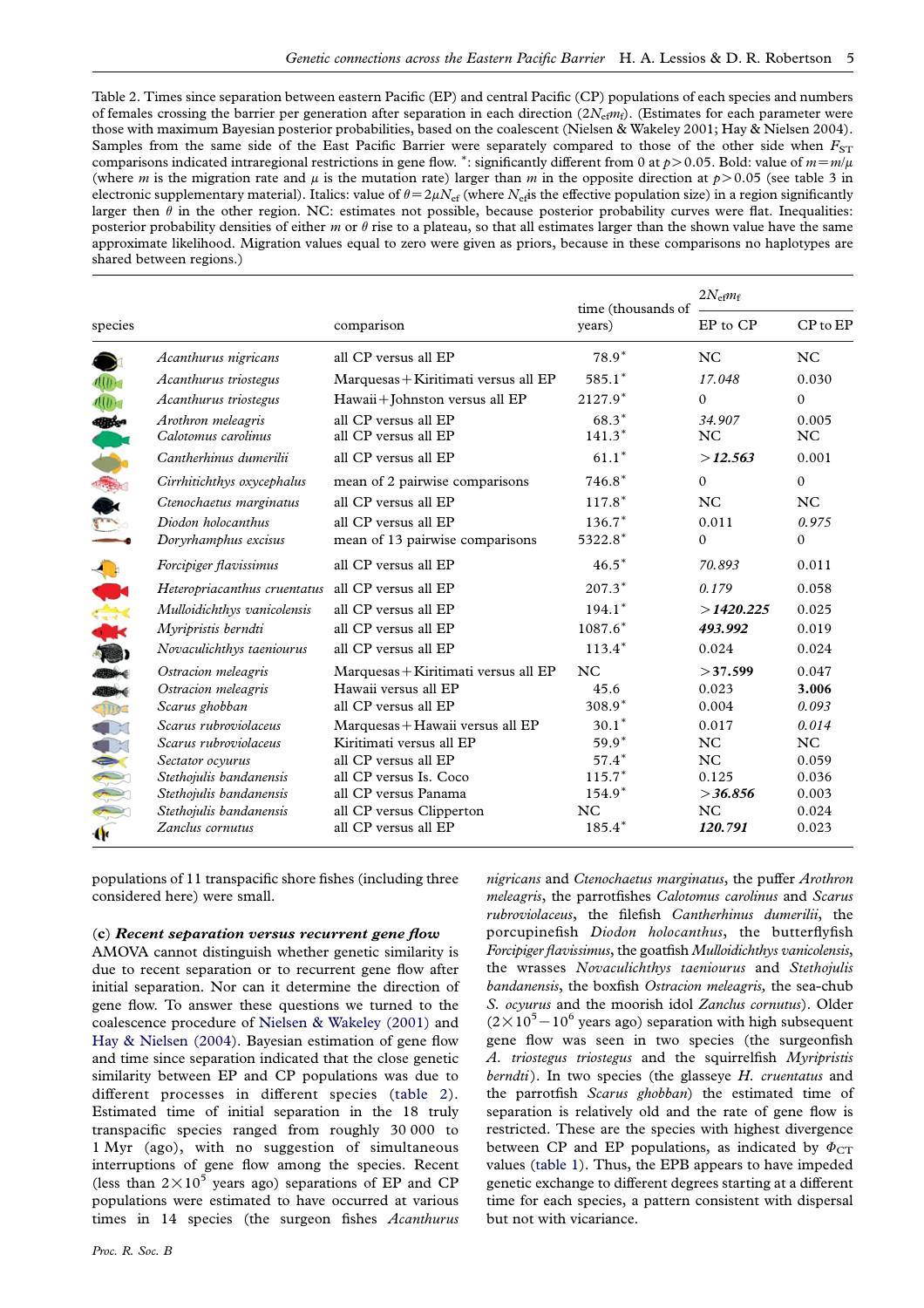## (d) Direction of initial invasion

The traditional approach for inferring the direction of the original invasion across the EPB [\(Ekman](#page-7-0) 1953; [Briggs](#page-6-0) [1974](#page-6-0); [Dana](#page-7-0) 1975; Glynn & [Wellington](#page-7-0) 1983; Leis [1984;](#page-7-0) [Rosenblatt](#page-7-0) & Waples 1986; [Vermeij](#page-7-0) 1987, [1991;](#page-7-0) [Robert-](#page-7-0)son et al. [2004\)](#page-7-0) has been to consider the region in which populations of a transpacific species are most abundant and widespread as the source and the area in which populations have a more tenuous hold as the target. By this criterion, invasion through the EPB has for a long time been considered as having occurred overwhelmingly in one direction, from west to east. However, a recent detailed consideration of species distributions in each region ([Robertson](#page-7-0) et al. 2004) used this criterion to provide evidence that 16 out of 80 transpacific fish species, including S. ocyurus, have invaded the CP from the EP. mtDNA sequences can add two other lines of evidence to aid this inference: (i) the location of the ancestral haplotype in the sample and (ii) the comparative levels of genetic diversity in different regions.

In intraspecific phylogenies, the haplotype that is most frequent and has the most network connections to others (the one with the highest 'outgroup weight') is generally deemed the oldest (Castelloe & [Templeton](#page-6-0) 1994; [Posada](#page-7-0) & [Crandall](#page-7-0) 2001). When the oldest haplotype is shared between regions, as it is in 13 species we examined ([figure](#page-3-0) 1), the direction of the original invasion is unclear. In A. triostegus triostegus and in H. cruentatus, however, the ancestral haplotype is in the CP ([figure](#page-3-0) 1). For these two species, (assuming the criterion of outgroup weight roots the network correctly) the genetic data confirm the traditional notion that transpacific distribution is the result of an invasion from west to east. In A. triostegus this conclusion is reinforced by the geographic patterns of genetic diversity. In the EP, 14 out of 19 individuals sampled at four widely scattered localities contained the same single haplotype, whereas in the CP molecular diversity was much higher [\(table](#page-2-0) 1). This suggests a colonization event into the EP by one or a few females with identical ATPase8 and -6 haplotypes. A second haplotype is shared by the two regions, indicating the introduction of an additional haplotype.

The distribution of genetic diversity indicates eastward invasions in two additional species. In  $F$ , flavissimus there were nine distinct haplotypes in the CP, but all eight individuals from two localities in the EP had the same haplotype, which they shared with the CP ([figure](#page-3-0) 1). This pattern suggests the recent arrival of this haplotype in the EP, with insufficient time for new mutations to accumulate in this region and is consistent with the short time of separation estimated from coalescence ([table](#page-4-0) 2). In C. dumerilii all five individuals at Clipperton possessed the same haplotype, again one that was shared with the CP. We have no samples of this species from anywhere else in the EP, so it cannot be said whether this represents a recent invasion of the entire EP region or just the Clipperton Atoll. However, in the EP this species is found only at the offshore islands and a few scattered places of the mainland ([Robertson](#page-7-0) & Allen 2002), which is consistent with a recent arrival into the CP. Thus, mtDNA evidence suggests four cases of invasion of the EP by propagules that originated in the CP.

There are two invasions that, according to the mtDNA data, have occurred from east to west. In C. oxycephalus, in

which EP and CP lineages have sorted out to be reciprocally monophyletic, the ancestral haplotype is found in the EP [\(figure](#page-3-0) 1). Thus, C. oxycephalus appears to have originated in the EP and colonized the CP, with further gene flow blocked by the EPB about 700 000 years ago [\(table](#page-4-0) 2). In D. holocanthus, in which gene flow between the two sides of the barrier still occurs, the oldest haplotype is also found in the EP, whereas the CP haplotypes (all of them from Easter Island) are derived from a different EP haplotype. Though this could be an artefact of the much larger sample size in the EP, the scarcity of this species in the central parts of the CP [\(Robertson](#page-7-0) et al. 2004; which caused the paucity of our samples from this area) supports the idea that, in this circumtropical species, the extant populations at Easter Island were derived from a recent invasion, possibly originating in the EP.

### (e) Direction of gene flow

Coalescence analysis of our data shows that gene flow through the EPB was not necessarily in the same direction as the original invasion ([table](#page-4-0) 2). In eight species (A. triostegus, C. carolinus, C. dumerilii, F. flavissimus, M. vanicolensis, M. berndti, S. bandanensis and Z. cornutus) a much higher number of females per generation have been crossing the barrier from the EP to the CP than in the opposite direction. Gene flow is low in both directions in H. cruentatus, but the few propagules also moved predominantly from east to west. O. meleagris shows high gene flow from the EP into the Marquesas and Kiritimati and weaker (but asymmetric) gene flow from Hawaii into the EP. There are only two cases of asymmetric gene flow from west to east, those of D. holocanthus and S. ghobban, but in both species the differences of gene flow in each direction are relatively small. Roughly bidirectional gene flow at low levels is present in two species, N. taeniourus and S. rubroviolaceus. Thus, genes of transpacific species can flow across the EPB in both directions, but in the majority of cases they do so from east to west. Counterintuitively, the direction of post-invasion gene flow is reverse to the direction of invasion in all four cases for which inferences about both variables could be made (A. triostegus, F. flavissimus, C. dumerilii, as well as D. holocanthus).

This conclusion must be tempered by the consideration of alternate explanations. As stated previously, in both F. flavissimus and C. dumerilii the only haplotype in the EP is the common haplotype found in CP ([figure](#page-3-0) 1). The most parsimonious explanation for this pattern would be that, after the original invasion from west to east, there was no subsequent gene flow in either direction. If the possibility of gene flow is admitted, the coalescence reconstruction of the isolation–migration algorithm, that such flow was in the opposite direction, would be intuitively correct, because otherwise additional alleles from the CP should be present in the EP. We have no means of choosing between the alternative parsimony and Bayesian reconstructions.

How do propagules of these species succeed in crossing the EPB? Surface currents flow in both directions, at average speeds that in normal years would result in conveyance times that exceed the competent life times of most shore fish larvae ([Robertson](#page-7-0) et al. 2004). However, eastward flow is greatly enhanced during El-Niño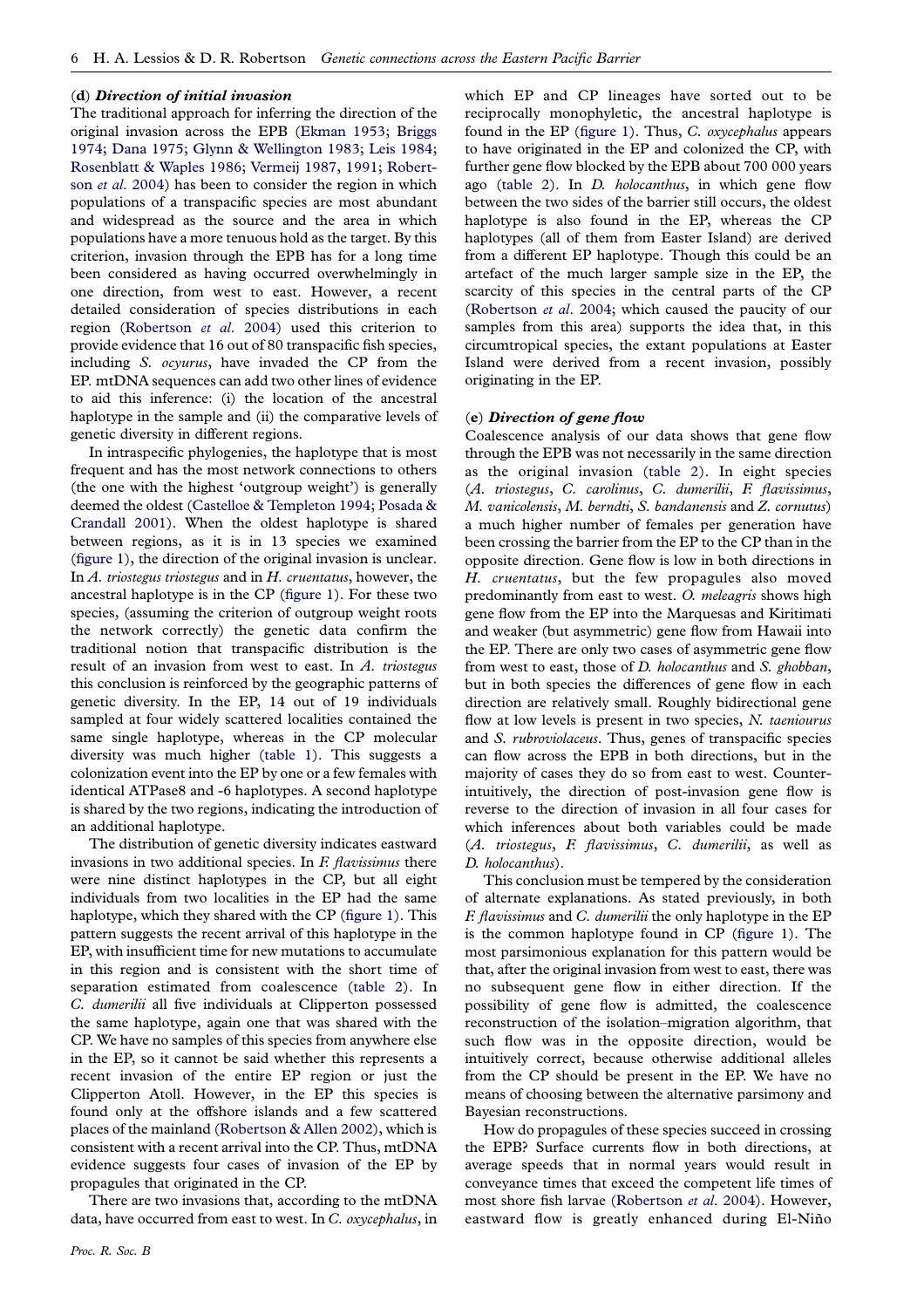<span id="page-6-0"></span>and westward flow during La-Niña events [\(Robertson](#page-7-0) et al. [2004;](#page-7-0) NOAA at <http://www.oscar.noaa.gov>). Presumably, crossing of a random assortment of long-lived larvae occurs during these extremes, which would account for the paucity of shallow water species that maintain transpacific connections and for the lack of universal patterns of genetic divergence among those that do.

## 4. CONCLUSIONS

Massive breaching of the EPB has been documented previously by mtDNA sequences in two species of sea urchins ([Lessios](#page-7-0) et al. 1998, [2003\)](#page-7-0), but such isolated cases can only demonstrate that the EPB is not completely impassable. The power of our data from the shore fishes lies in the simultaneous examination of 20 transpacific species. They indicate that, with the exception of vicariance, all alternate hypotheses regarding the presence of the same nominal species on the two sides of the EPB hold true for different species. There is evidence of morphologically similar but long isolated entities with reciprocally monophyletic mtDNA lineages, of recent invasions into either region from the other and of recurrent gene flow in both directions. Ninety percent of the presumed transpacific species we examined show pronounced mtDNA affinities on the two sides of the barrier, showing that morphology is a good, although not perfect, guide in determining the efficacy of the EPB. Thus, the traditional approach in biogeography, of designating provinces by counting number of morphospecies held in common, can, by and large, reach correct conclusions. In the 18 species that are genetically similar across the EPB, the genetic cohesion is not due to a common pattern of historical events. The high scatter of times of estimated separation of the populations indicates that sporadic dispersal through the barrier is the likely cause of the establishment of transpacific populations, or the swamping of their genetic differences. Had a change in physical conditions—such as climatic alteration of current patterns or the sinking of a seamount—interrupted previously recurrent gene flow, we would have expected to see similar levels of genetic divergence in many species. Level and direction of gene flow also vary between the species, as does the direction of invasion, variation which is consistent with dispersal, but not with vicariance.

It should be remembered that the 20 species selected for this study were known to have high morphological affinity across the EPB and are thus exceptional among marine biota. Thus, our data do not indicate that the EPB is an ineffective barrier, but rather that it is a sporadically permeable filter. Though transpacific fishes tend to belong to families with long larval lives ([Robertson](#page-7-0) et al. 2004), the close genetic similarity of their populations on either side of the barrier raises the question of why other species with similar larval durations have been unable to cross the barrier. Differences in the biology of the larvae and in the ecological requirements of the adults are a factor, but the stochasticity of making a successful crossing through this wide stretch of water is also expected to play a major role. Stochasticity of extinction is also important in the initial establishment of transpacific populations. Once substantial resident populations are established on both sides, gene flow across the EPB has a higher probability of being maintained, because larvae that succeed in crossing

can encounter mates in the target region. Both initial invasion and subsequent gene flow are dependent on the number of individuals that cross the EPB, but factors affecting post-transit success differ. Whereas successful invasion depends on the availability of suitable habitat on the other side of the EPB (Leis [1986;](#page-7-0) [Robertson](#page-7-0) et al. [2004](#page-7-0)), recurrent gene flow in each direction depends on the abundance of conspecifics in the target area. This difference explains why gene flow (if the isolation–migration model is correct) has proceeded in the reverse direction than initial invasion in all four cases in which direction of invasion could be determined. Larger populations have a higher probability of broadcasting propagules, but also provide more opportunity for incoming migrants to find mates. Opportunity for the incoming migrants to propagate their genes to the next generation may also explain why the majority of the fish transpacific species show net gene flow towards the CP, a region in which—assuming equal mutation rates—the majority of species have larger effective population sizes (table 3 in electronic supplementary material). The EPB creates conditions under which not only the establishment of transpacific populations, but also the ability of migrants to encounter mates after crossing are, by and large, stochastic processes with a low probability. Thus, Darwin's inclusion of the EPB among the impassable barriers continues to be generally justified.

We thank J. McCosker and J. Earle and P. Lobel for help with fish collections, B.D. Kessing for organizing the collection of sequence data, A. and L. Calderón for help in the laboratory and R. Collin, T. Duda, L. Gayer, L. Rocha, S. Vollmer and K. Zigler for comments on the manuscript. The governments of the Republic of Kiribati, French Polynesia and Easter Island provided permission to collect. Funded by the Molecular Evolution program of the Smithsonian Institution, general research funds from STRI, and a grant from the National Geographic Society to D.R.R. (NGS 5831-96).

#### **REFERENCES**

- Adams, C. G. 1981 An outline of tertiary palaeogeography. In The evolving earth (ed. L. R. M. Cocks), pp. 221–235. London, UK: British Museum of Natural History.
- Bermingham, E., McCafferty, S. S. & Martin, A. P. 1997 Fish biogeography and molecular clocks: perspectives from the Panamanian isthmus. In Molecular systematics of fishes (ed. T. D. Kocher & C. A. Stepien), pp. 113–128. San Diego, CA: Academic Press.
- Briggs, J. C. 1974. Marine zoogeography. New York, NY: McGraw-Hill.
- Castelloe, J. & Templeton, A. R. 1994 Root probabilities for intraspecific gene trees under neutral coalescent theory. Mol. Phylogenet. Evol. 3, 102–113. [\(doi:10.1006/mpev.](http://dx.doi.org/doi:10.1006/mpev.1994.1013) [1994.1013](http://dx.doi.org/doi:10.1006/mpev.1994.1013))
- Clement, M., Posada, D. & Crandall, K. A. 2000 TCS: a computer program to estimate gene genealogies. Mol. Ecol. 9, 1657–1659. [\(doi:10.1046/j.1365-294x.2000.](http://dx.doi.org/doi:10.1046/j.1365-294x.2000.01020.x) [01020.x](http://dx.doi.org/doi:10.1046/j.1365-294x.2000.01020.x))
- Coates, A. G. & Obando, J. A. 1996 The geologic evolution of the Central American Isthmus. In Evolution and environment in tropical America (ed. J. B. C. Jackson, A. G. Coates & A. Budd), pp. 21–56. Chicago, IL: University of Chicago Press.
- Colborn, J., Crabtree, R. E., Shaklee, J. B., Pfeiler, E. & Bowen, B. W. 2001 The evolutionary enigma of bonefishes (Albula spp.): cryptic species and ancient separations in a globally distributed shorefish. Evolution 55, 807–820.